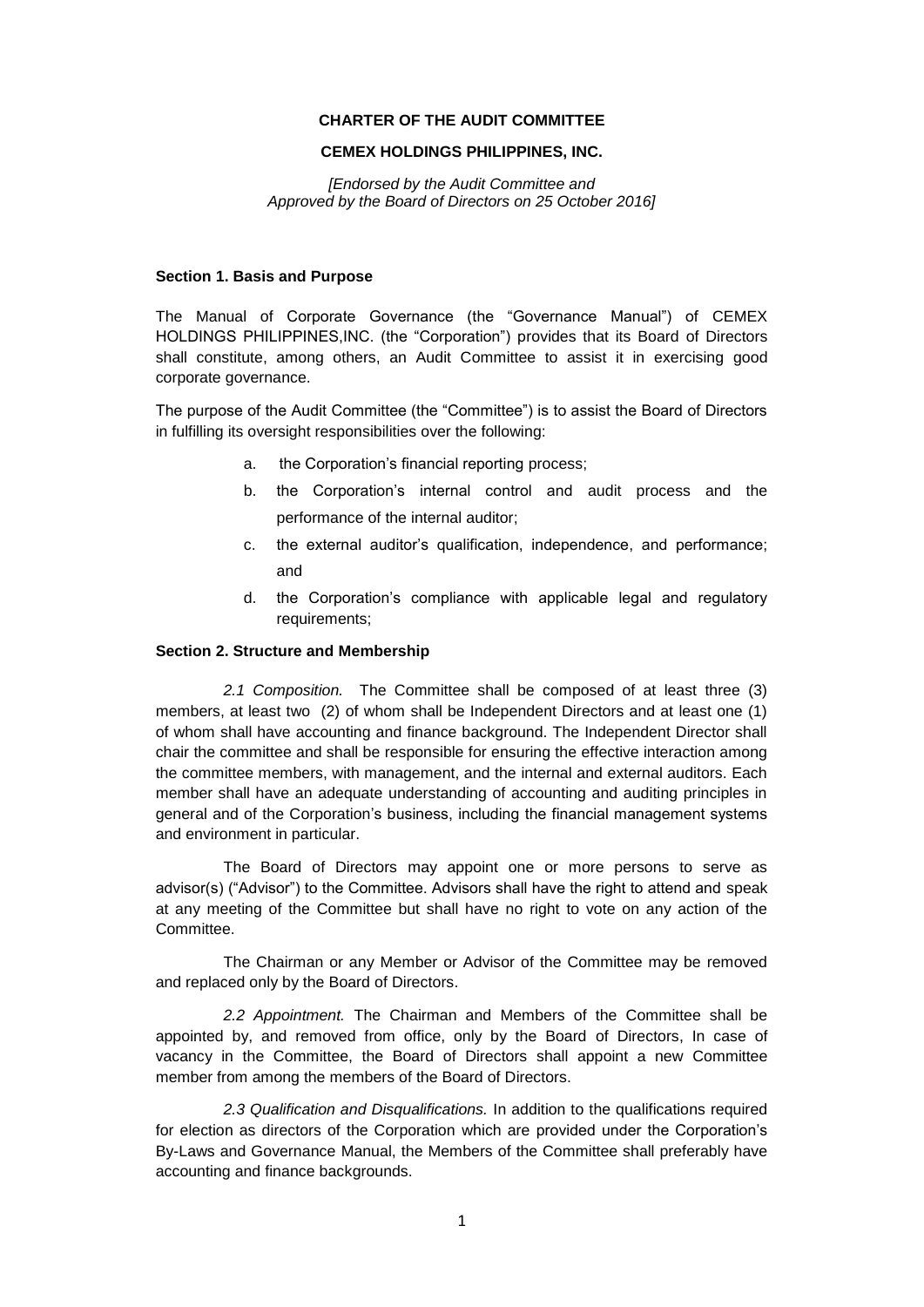The Members shall be disqualified for any of the grounds for disqualification of a director provided under the Corporation's Governance Manual, the Corporation Code of the Philippines, Securities Regulation Code and its Implementing Rules and Regulations, and other relevant laws, rules and regulations of the Securities and Exchange Commission.

*2.4 Committee Secretary.* The Committee shall appoint a Secretary of the Committee who shall prepare the minutes of the meetings and keep the records of the Committee.

## **Section 3. Meetings and Procedures**

*3.1 Meetings; Quorum and Voting.* The Committee shall meet at such time and places as it considers appropriate provided that not less than four (4) meetings shall be held each year. During these meetings, the Committee may meet privately with senior management, the external auditor/s, or as a Committee to discuss any matters that need to be discussed.

The time and place of the meetings and procedures at such meetings shall be determined by the Committee. A majority of the members of the Committee shall constitute a quorum provided that an Independent Director is present (unless he has been duly notified but deliberately and without justifiable cause fails to attend the meeting).

The Committee shall maintain minutes or other records of its meetings and activities.

*3.2 Meeting through Teleconference, Video Conference or Similar Means.*  Members of the Committee and Advisors may participate in any meetings of the Committee through teleconference, video conference or other similar means, provided that all persons participating in the meeting can hear each other.

*3.3 Notices.* Notices of the meetings of the Committee shall be sent to the Members and Advisors by personal delivery, mail, facsimile, electronic mail or other similar means at least three (3) calendar days prior to the meeting and specifying the place, date and time of the meeting, as well as the matters to be discussed during the meeting. For this purpose, the Committee Secretary shall obtain the addresses, facsimile numbers and electronic mail addresses of each Member and Advisor of the Committee where notices of meetings may be sent.

*3.4 Minutes and Records.* The Committee Secretary shall prepare and maintain minutes or other records of its meetings and activities. The Committee shall cause records to be kept for the following:

a. Appointments and resignations of Members of the Committee;

b. All Agenda and other documents sent to the Members of the Committee;

c. Minutes of proceedings and meetings of the Committee.

and

Any such books and records shall be open for inspection by any Member of the Committee upon reasonable prior notice during usual office hours of the Corporation.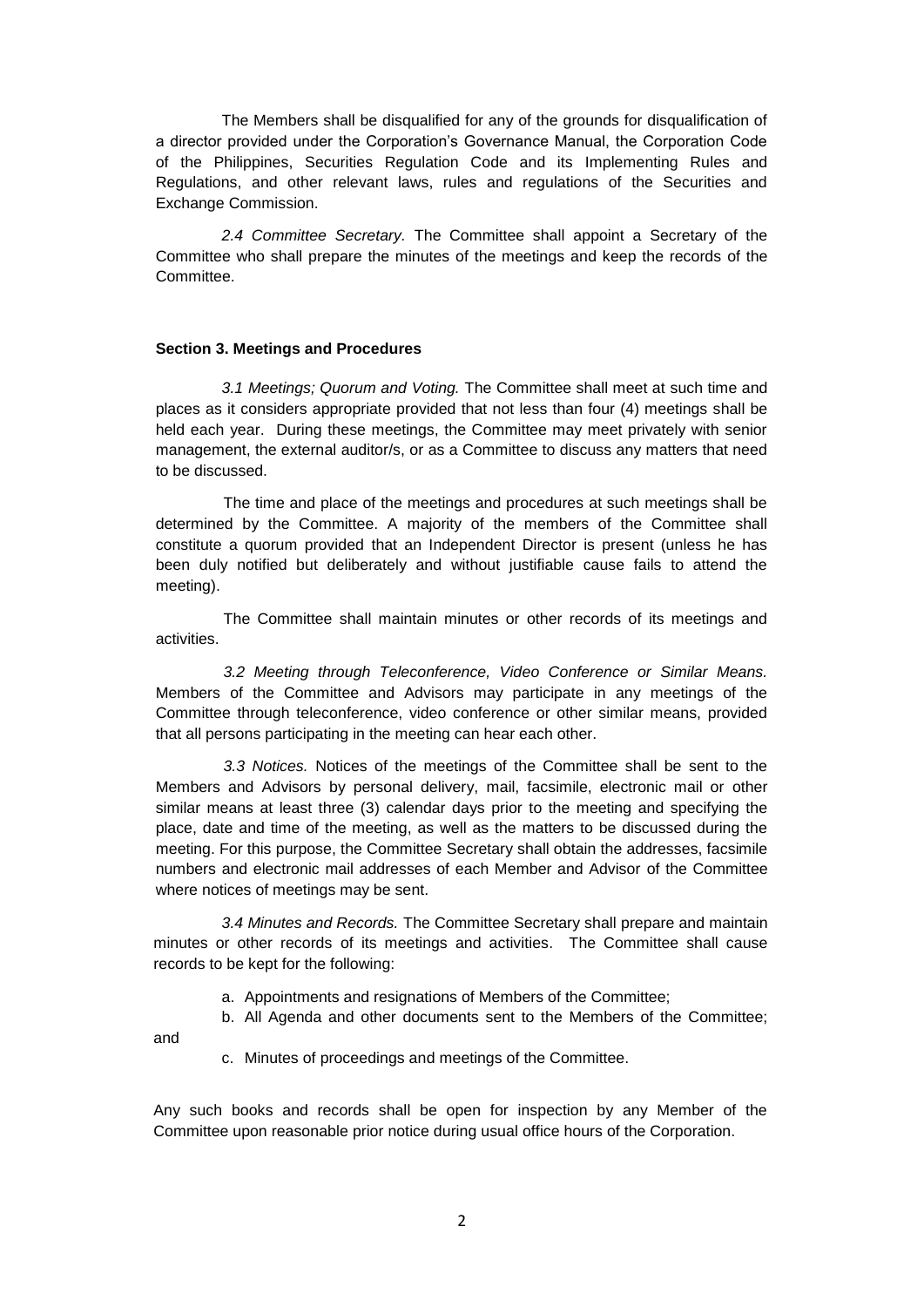*3.5 Short-notice.* Notwithstanding that a meeting is called by shorter notice, it shall be deemed to have been duly convened if it is so agreed by the Members present in the meeting at which there is a quorum. A Member may consent to short notice and may waive notice of any meeting of the Committee and such waiver my be retrospective.

## **Section 4. Function and Responsibilities**

The Committee's specific duties and responsibilities are as follows:

- *4.1 On External Auditor/s of the Corporation:*
	- a) Review and evaluate procedures and criteria for the selection, appointment, performance evaluation and if appropriate, the termination of services of the external auditors and recommend the same to the Board of Directors and if required to the shareholders, for approval.
	- b) Review the external auditor/s' proposed audit scope and approach, including coordination of audit effort with internal audit.
	- c) Review and endorse for approval to the Board of Directors the fees charged by the external auditor/s for audit and non-audit services.
	- e) Evaluate and determine the non-audit work, if any, of the external auditor, and review periodically the non-audit fees paid to the external auditor in relation to their significance to the total annual income of the external auditor and to the Corporation's overall consultancy expenses. The committee shall disallow any non-audit work that will conflict with his duties as an external auditor or may pose a threat to his independence. The non–audit work, if allowed, should be disclosed in the Corporation's annual report.
		- f) Ensure that the external auditor or the lead, engagement, or handling partner having primary responsibility for the audit or review of the Corporation is rotated at least once every five (5) years (or such shorter or longer period provided under applicable laws and regulations).

## *4.2 On Financial Statements:*

- a) Review and discuss with management and the external auditor the Corporation's quarterly, half-year, and annual financial statements before submission to the Board of Directors, focusing particularly on the following:
	- Critical accounting policies and practices to be used.
	- Major financial reporting issues and judgements made.
	- Significant adjustments resulting from the audit.
	- Unusual or complex transactions.
	- Going concern assumption.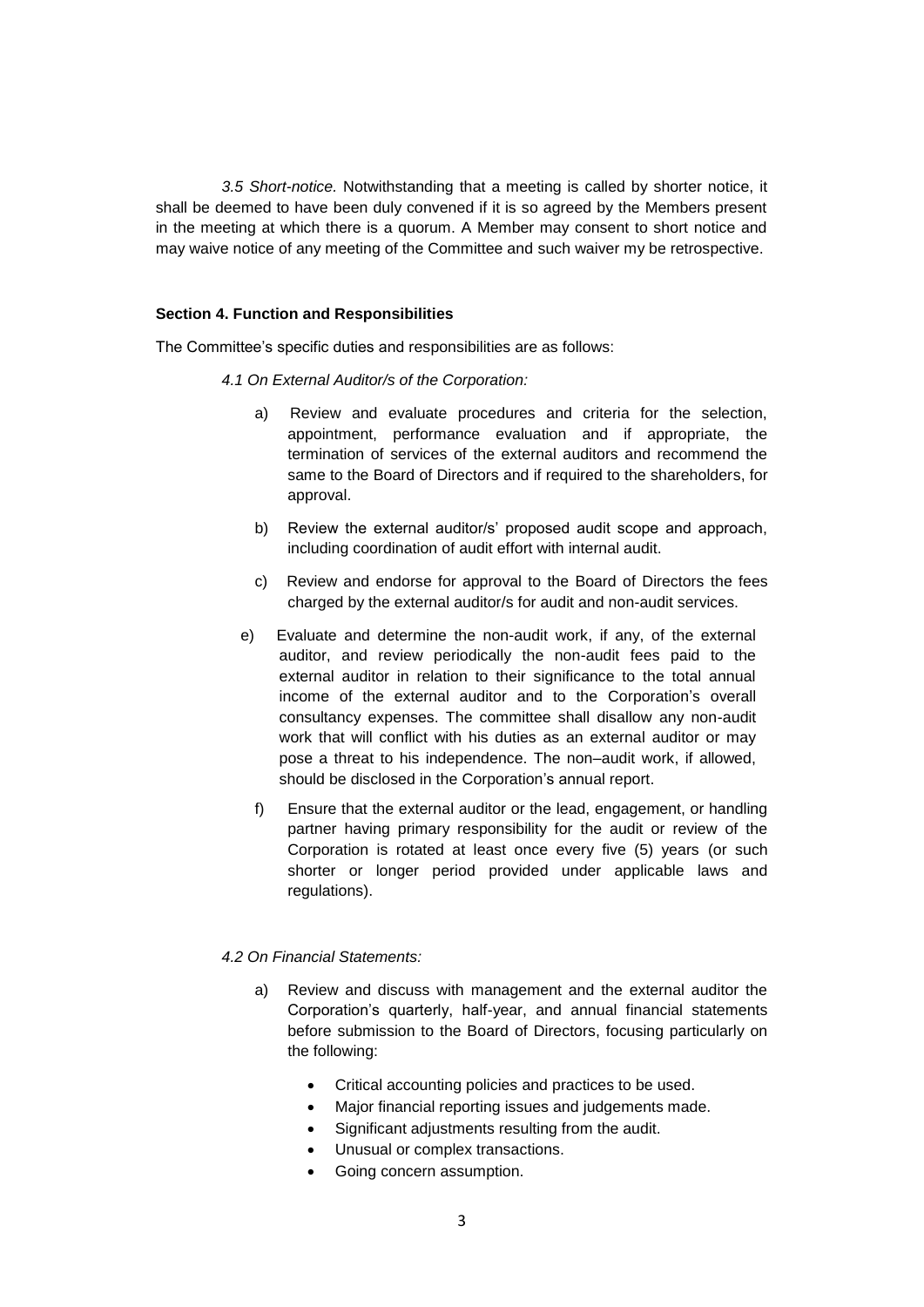- Compliance with accounting standards.
- Compliance with tax, legal, and stock exchange requirements.
- b) Review interim financial reports, with management and the external auditor, before filing with regulators and consider whether these are complete and consistent with the information known to the Committee.
- c) Evaluate relationship that senior management, financial management, external and internal auditors have to ensure accurate and timely financial reporting.
- d) Review and approve management representation letter before submission to external auditor.

# *4.3 On Internal Audit Function:*

- a) Review the appointment and replacement of the Internal Auditor of the Corporation.
- b) Review and approve the annual internal audit plan; the plan shall include the audit scope, resources and budget necessary to implement it.
- c) Review significant issues raised in internal audit reports to management and management's response and insure appropriate corrective actions are undertaken.
- d) Review the effectiveness of the internal audit function, its budget and staffing, and compliance with international standards on the Professional Practice of Internal Auditing.
- e) Ensure the internal auditor is given full and unrestricted access to all company records, properties and personnel relevant to the internal audit activity.
- f) Establish direct functional reporting of the Internal Auditor to the Audit Committee to allow the Internal Auditor to effectively fulfill his/her responsibilities.
- g) Require the Internal Auditor to render to the Committee an annual report on the activities of the internal audit group, including significant risk exposures and control issue, corporate governance issues, and other matters requested by the Committee.

# *4.4 On Internal Controls:*

- a) Review with the Corporation's management and the Internal Auditor their findings on the adequacy and effectiveness of internal controls and their recommendation for improving the internal control environment, including information technology security and controls.
- b) Review and adequacy of the Corporation's system of internal control over financial reporting including the reliability of its financial reporting systems.